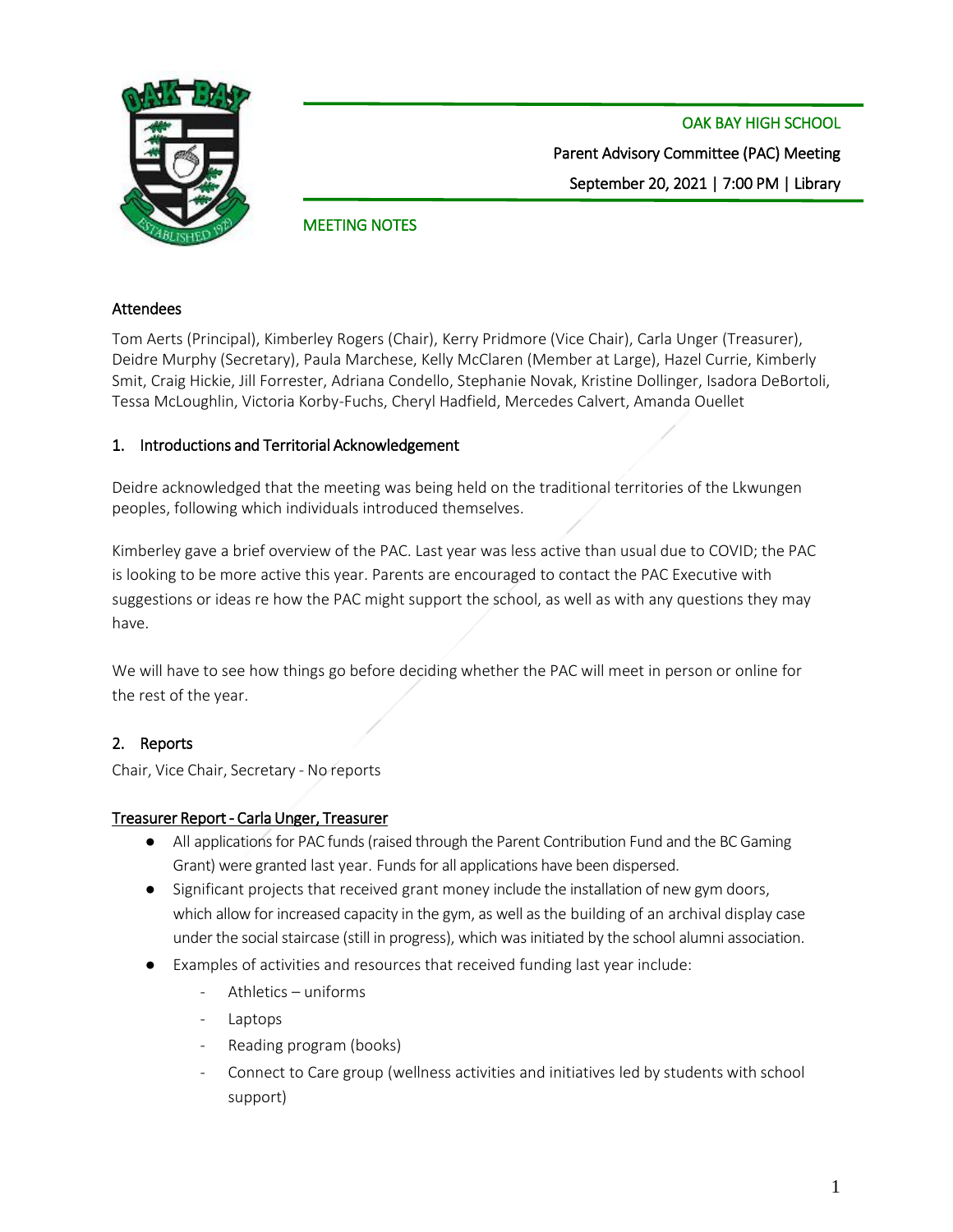- Food for students (in the counselling area)
- The PAC carried forward a surplus of \$9400 between the Parent Contribution Fund and the Gaming Grant.
- Funding applications will go out to the school community this week, with a deadline of October 18. Gaming Grant funds are sourced through grant applications, which have criteria for how they are used. More information is available on the school website. All parents are welcome to contribute to the decision-making process re the funding applications at the November PAC meeting.

## Questions from parents:

- Does the PAC fundraise during the year? *The PAC doesn't fundraise, though it does ask parents to contribute to a voluntary Parent Contribution Fund at the start of the year. Individual groups, including sports teams, band, choir, etc., do fundraising activities.*
- What grants does the PAC receive? *The PAC applies for and receives an annual Gaming Grant. If anyone is aware of other grants the PAC can apply for, please let Carla (PAC Treasurer) know.*

## Administration Report – Tom Aerts, Principal

## Health and safety update - COVID 19

School is very different this year (in comparison to last year), though some things are the same.

## What's the same

- Masks are worn inside the building at all times
- Daily health check (students are not to come to school if ill), with clear criteria
- Hand sanitizing
- Extra cleaning and disinfecting
- Steps in place if someone is ill at school
- Seating plans in classroom contact tracing

## What's different

- Full-time school
- No cohorts
- School gatherings/events allowed (the school is doing this gradually, starting with smaller inpersongatherings that will increase as time goes on)
- Physical distancing is now limited to personal space
- Eating and drinking inside
- Lockers are back in use
- Bathrooms are no longer limited in terms of number of people
- Water fountains are no longer restricted
- Food sales will be up and running this year (haven't started yet)
- Masks outside are optional
- Communication of COVID exposures to the school community will involve communication with those directly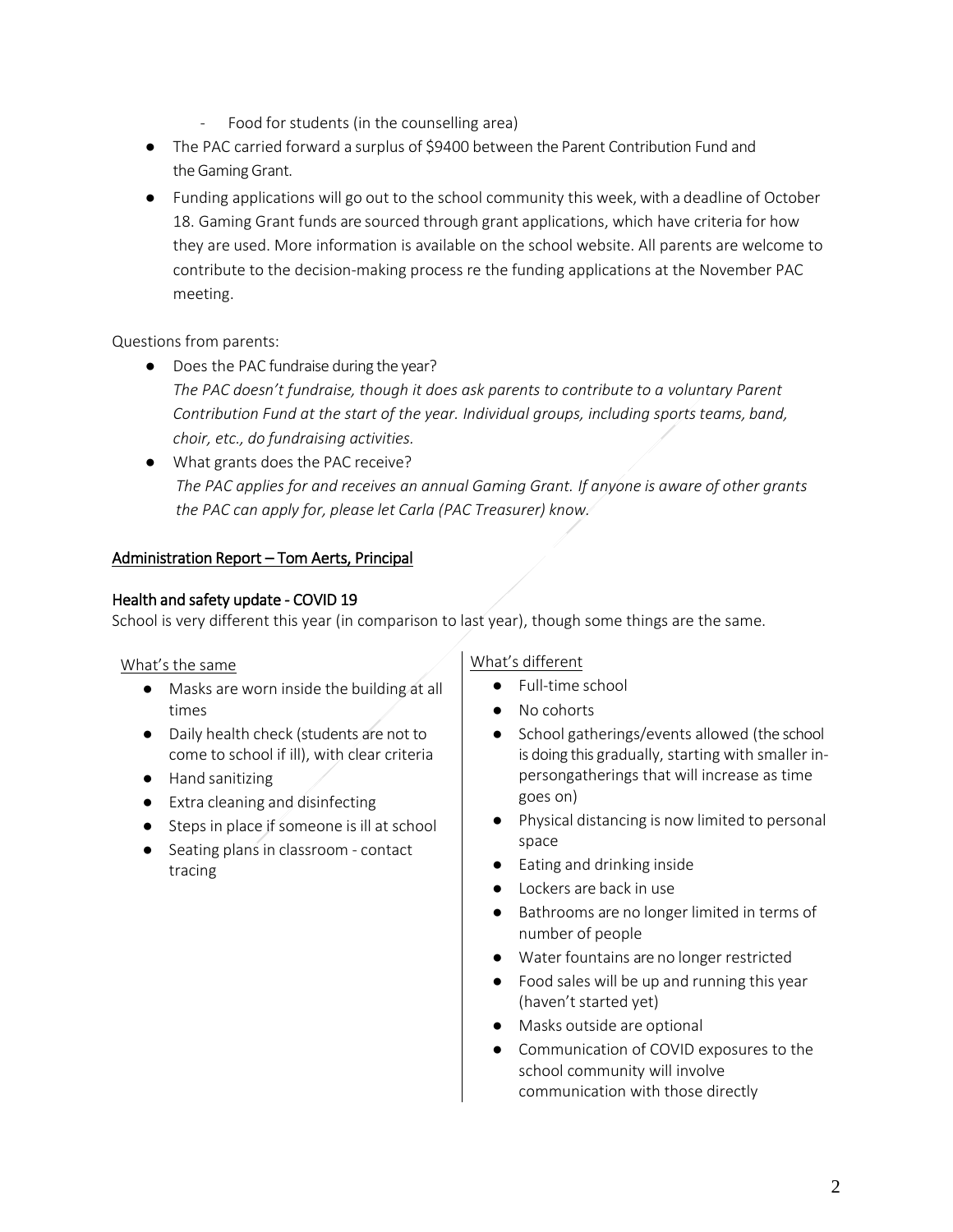affected/in close proximity, not the entire school community. Clusters and outbreaks - a notice will be sent to the whole school community.

### Bell schedule

- The school has moved to a semester system (from a quarterly system last year, and a linear system preceding COVID), with four classes per day inside the timetable (some students may have classes outside the timetable)
- School hours are 9 am 3 pm, with two classes in the morning, followed by a 50-minute lunch break, and two afternoon classes
- Focus Blocks four 45-minute blocks during weekdays when students choose what subject they want to work on, and where they want to work. Allow students to catch up on/focus on courses they may need to spend more time on. Students sign in when they arrive at a classroom (don't have to sign up).
- Wednesday Team Planning for teachers occurs once or twice a month. There is no instruction during this time, and students are not expected to attend school (though there will be space in the school if students want to attend). Team planning dates for the 2021/2022 school year: September 29, October 13, October 27, November 24, December 8, January 12, January 26, February 9, February 23, March 9, April 6, April 20, May 4, May 18, and June 1 (see the school calendar [21/22 Year at a Glance-](https://oakbay.sd61.bc.ca/wp-content/uploads/sites/37/2021/09/21_22-Year-at-a-Glance-FINAL-Aug.pdf) FINAL (sd61.bc.ca).

#### Meet the Teacher Night - Tuesday September 21

Opportunity for teachers to introduce themselves, go over the course, expectations, etc. Usually these meetings would be held in person, but due to COVID this is not possible.

- $\bullet$  Block A 6.30 pm
- $\bullet$  Block B 6.50 pm
- $\bullet$  Block C 7.10 pm
- $\bullet$  Block D 7.30 pm
- Outside the timetable 7.50 pm

#### Advisory

Advisory classes are held once a week for 20 minutes. Advisories are organized by grade: grades 9/11, and grades 10/12. Advisories are not curriculum-based, but provide an opportunity for community-building and communication.

Pro-D day for teachers/staff - Monique Gray-Smith will lead a day focused on reconciliation and how to move forward in a positive way.

#### Sports

- Sports are back
- There was a great turnout for sport trials/teams
- The following sports are currently running: cross country, boys' soccer, rowing, volleyball, field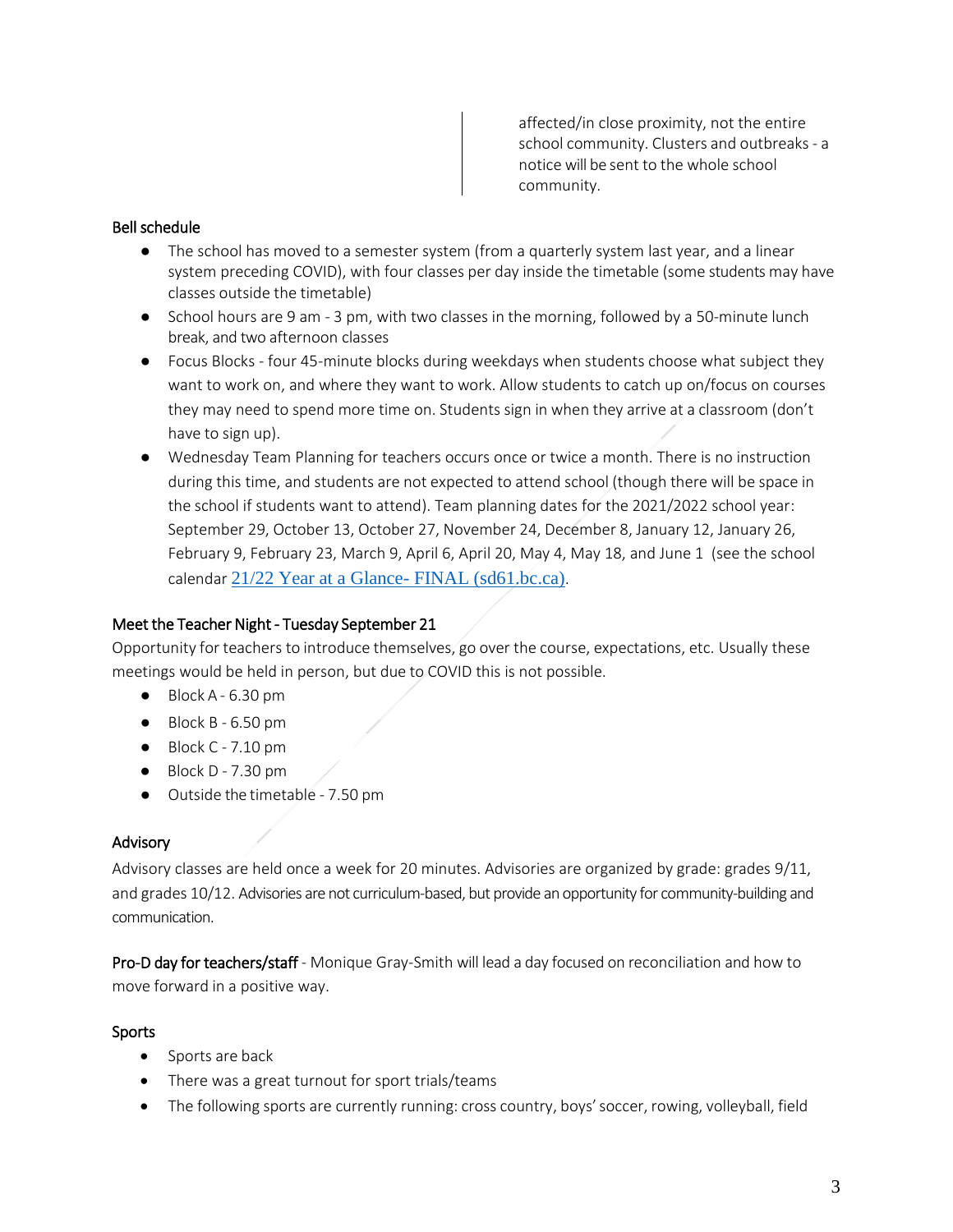hockey

• It isn't clear if spectators will be allowed for indoor sports; the School District hasn't advised schools on this yet

# Cops for Cancer

Over \$4000 was raised in the recent bottle drive, and an additional \$4,000 in the car wash. Upcoming events:

- Online auction September 21 30
- Garage sale September 25
- Head shave September 29
- Riders Visit October 1

### School Goals

Last year staff decided on a school goal of school wellness of all members of the school community, with a particular focus on:

- Mental health
- Healthy relationships(consent)
- Effective strategies
- Substance use
- Sex education
- Nutrition

Staff will have professional learning opportunities to support social-emotional learning and mental health literacy.

## Parent questions

Is there a bell system in place in the school?

*The school no longer has bells to signal the end of classes, lunch, etc. This provides a calmer tone throughout the school, avoids conditioning students to bells, and allows teachers to bring lessons to a natural close. So far the no-bell approach is working well; students are mostly on time, and there is a calmer tone in the school*.

What cafeteria facilities does the school have?

*The cafeteria space for students to eat lunch in (has microwaves, tables and chairs) + school cafeteria where meals are prepared that students can purchase. Concession stand will open gradually and increase as the school year goes on*

Could food trucks be invited to the school at lunch hour? *This isn't something we have looked at, though we could do so.*

How are parents notified of student absences?